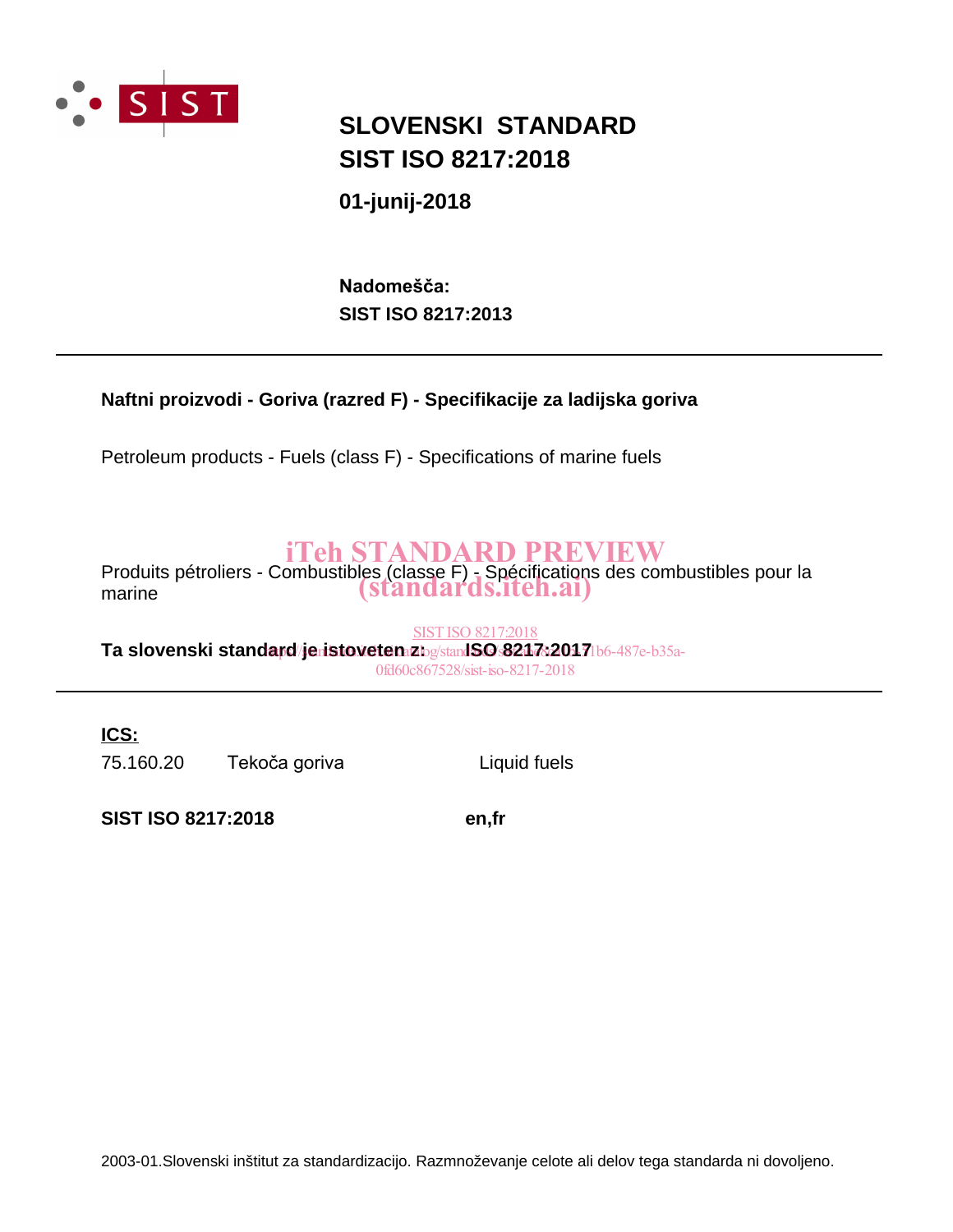

# iTeh STANDARD PREVIEW (standards.iteh.ai)

SIST ISO 8217:2018 https://standards.iteh.ai/catalog/standards/sist/a6e8ca1b-51b6-487e-b35a-0fd60c867528/sist-iso-8217-2018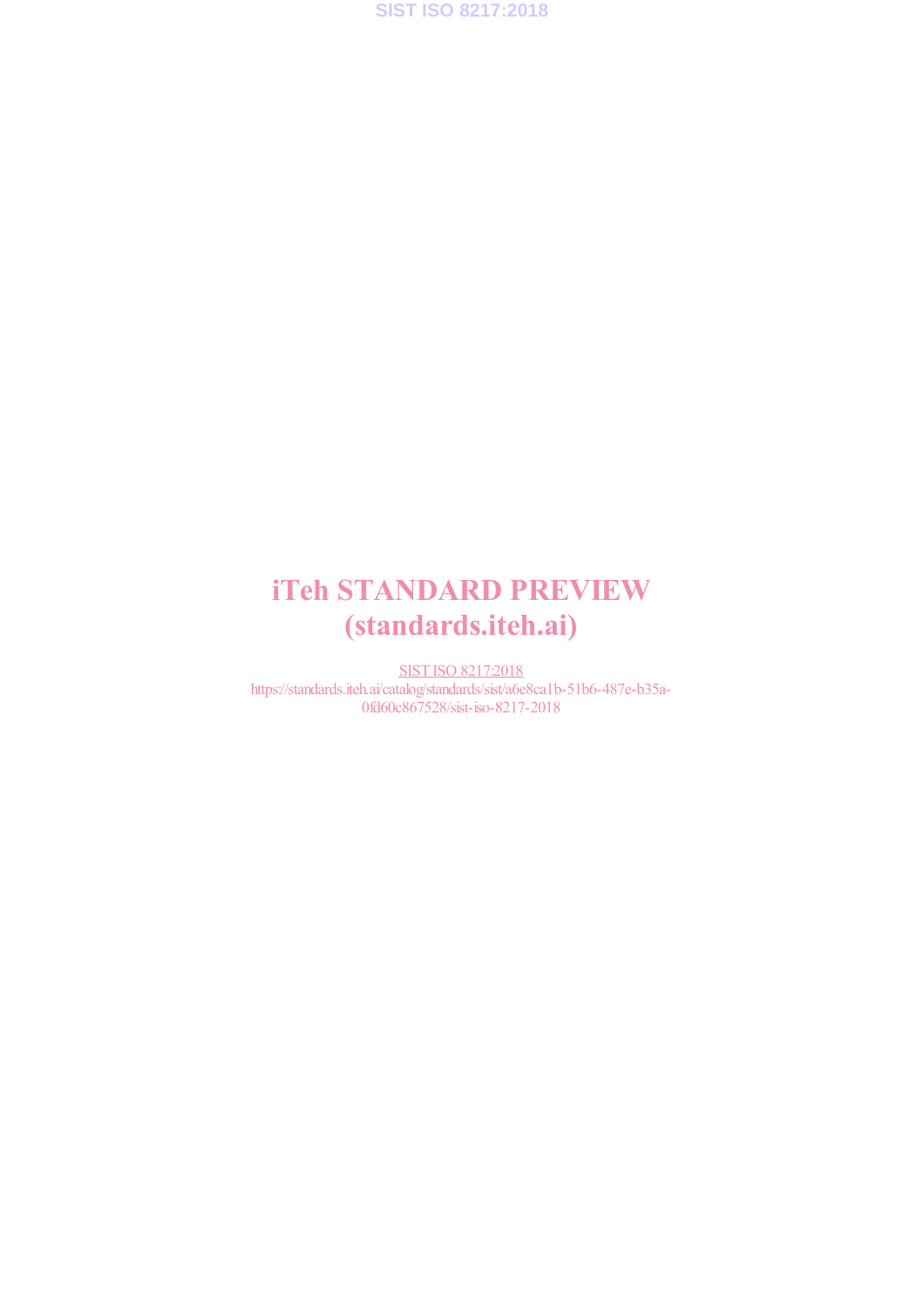

# INTERNATIONAL STANDARD

**ISO 8217**

Sixth edition 2017-03

## **Petroleum products — Fuels (class F) — Specifications of marine fuels**

*Produits pétroliers — Combustibles (classe F) — Spécifications des combustibles pour la marine*

# iTeh STANDARD PREVIEW (standards.iteh.ai)

SIST ISO 8217:2018 https://standards.iteh.ai/catalog/standards/sist/a6e8ca1b-51b6-487e-b35a-0fd60c867528/sist-iso-8217-2018



Reference number ISO 8217:2017(E)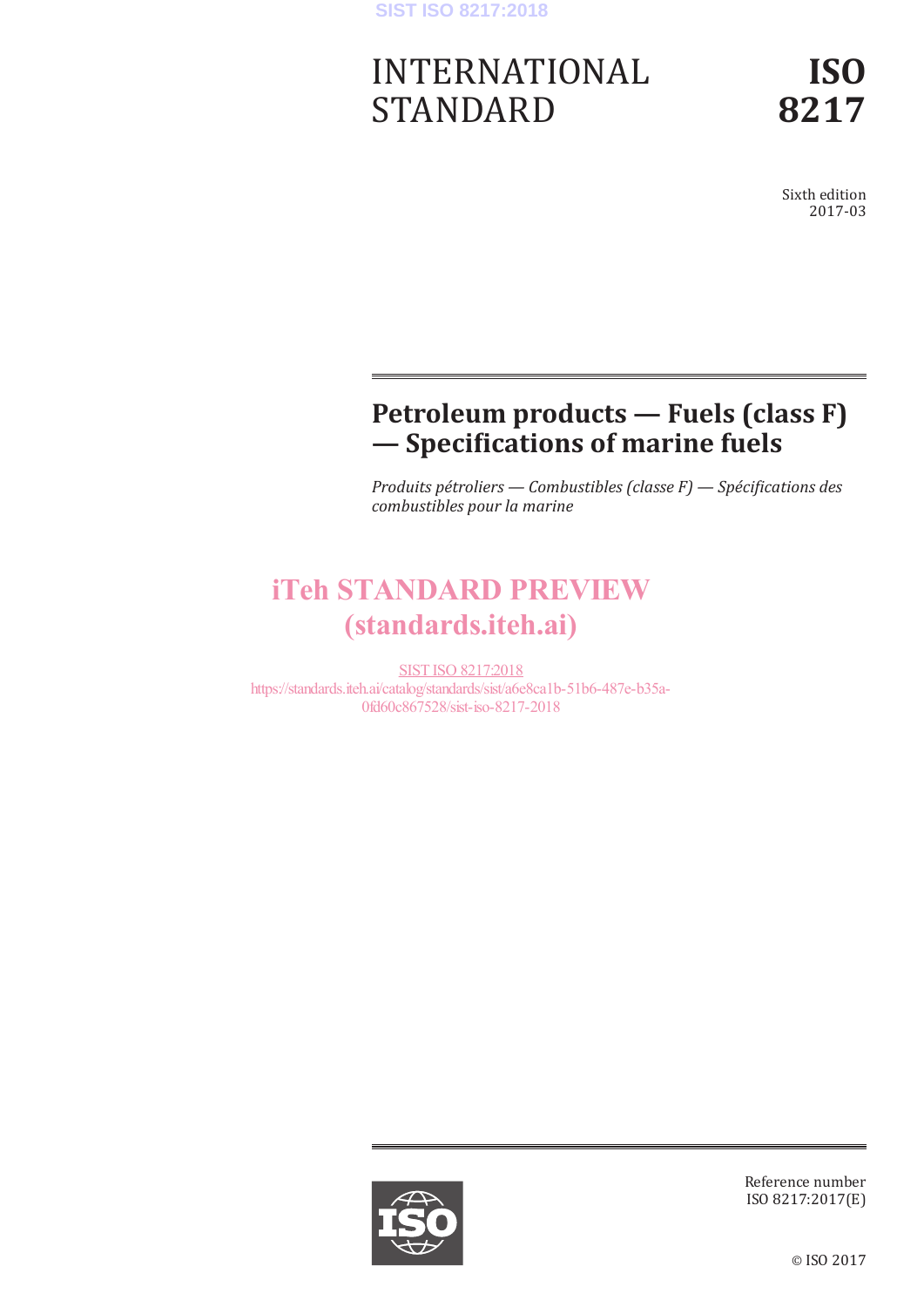## iTeh STANDARD PREVIEW (standards.iteh.ai)

SIST ISO 8217:2018 https://standards.iteh.ai/catalog/standards/sist/a6e8ca1b-51b6-487e-b35a-0fd60c867528/sist-iso-8217-2018



#### © ISO 2017, Published in Switzerland

All rights reserved. Unless otherwise specified, no part of this publication may be reproduced or utilized otherwise in any form or by any means, electronic or mechanical, including photocopying, or posting on the internet or an intranet, without prior written permission. Permission can be requested from either ISO at the address below or ISO's member body in the country of the requester.

ISO copyright office Ch. de Blandonnet 8 • CP 401 CH-1214 Vernier, Geneva, Switzerland Tel. +41 22 749 01 11 Fax +41 22 749 09 47 copyright@iso.org www.iso.org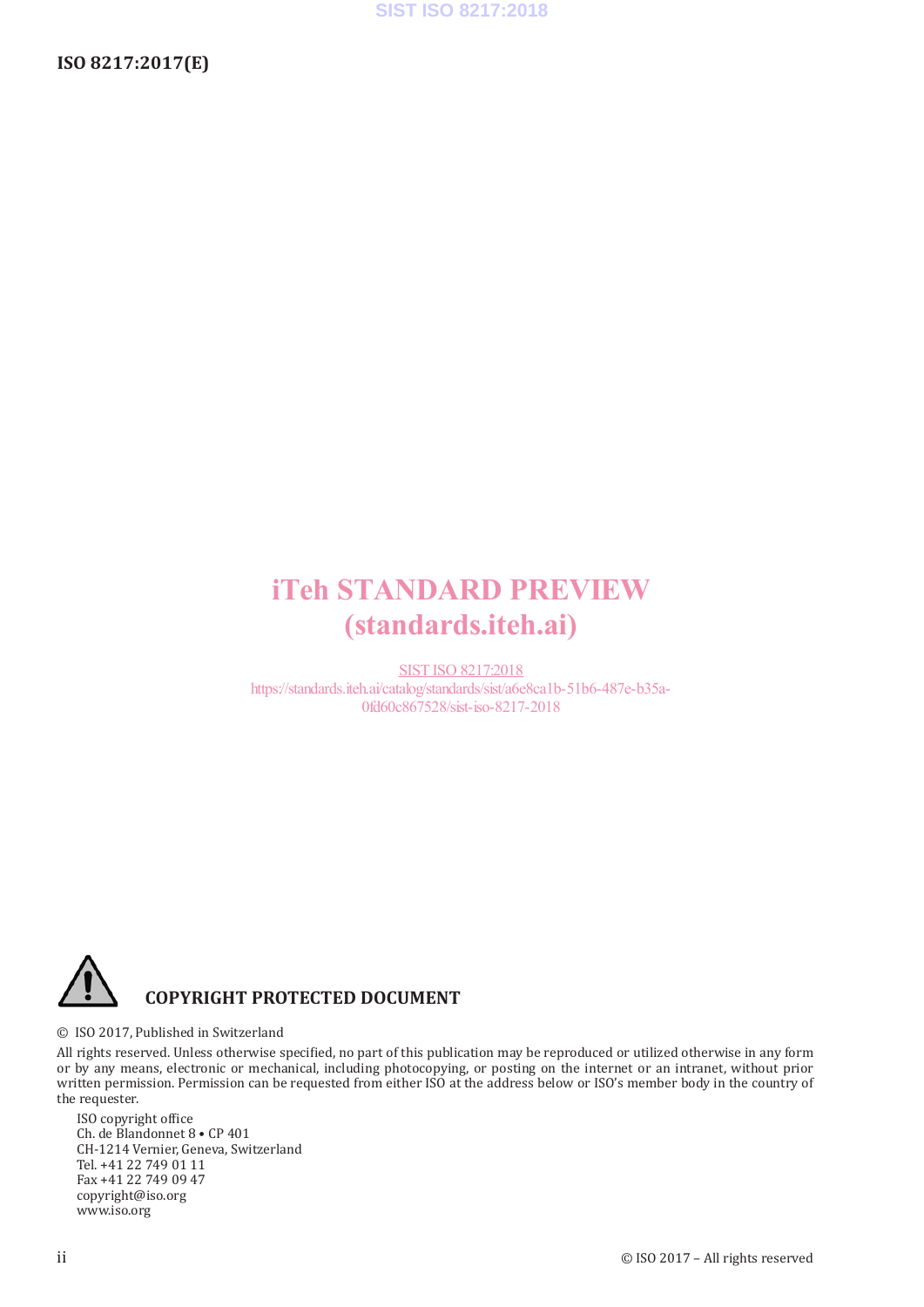## **Contents**

| . .<br>×<br>۹<br>×<br>×<br>v |
|------------------------------|
|------------------------------|

| 1                                 |                                                              |                                                                                           |     |  |
|-----------------------------------|--------------------------------------------------------------|-------------------------------------------------------------------------------------------|-----|--|
| 2                                 |                                                              |                                                                                           |     |  |
| 3                                 |                                                              |                                                                                           |     |  |
| 4                                 | Application and sampling <u>Electronian Communication</u> 3  |                                                                                           |     |  |
| 5                                 |                                                              |                                                                                           |     |  |
|                                   |                                                              |                                                                                           |     |  |
| 6                                 | 6.1                                                          |                                                                                           |     |  |
|                                   | 6.2                                                          | $CCA$ $\cdots$ 4                                                                          |     |  |
|                                   | 6.3                                                          |                                                                                           |     |  |
|                                   | 6.4                                                          |                                                                                           |     |  |
|                                   | 6.5                                                          |                                                                                           |     |  |
|                                   | 6.6                                                          |                                                                                           |     |  |
|                                   | 6.7                                                          |                                                                                           |     |  |
|                                   | 6.8                                                          |                                                                                           |     |  |
|                                   | 6.9                                                          |                                                                                           |     |  |
|                                   | 6.10                                                         |                                                                                           |     |  |
|                                   | 6.11                                                         | Fatty acid methyl ester(s) (FAME)<br>Pour point/cold filter plugging point <b>V.I.E.W</b> |     |  |
|                                   | 6.12                                                         | Appearance/water<br>Lubricity (standards.iteh.ai) 6                                       |     |  |
|                                   | 6.13                                                         |                                                                                           |     |  |
|                                   | 6.14                                                         | $\bf Vana dium_{1}$                                                                       |     |  |
|                                   | 6.15                                                         |                                                                                           |     |  |
|                                   | 6.16                                                         |                                                                                           |     |  |
|                                   | 6.17                                                         |                                                                                           |     |  |
| 7                                 |                                                              |                                                                                           |     |  |
| 8                                 |                                                              | Precision and interpretation of test results <b>Execution</b> 3                           |     |  |
|                                   |                                                              |                                                                                           |     |  |
|                                   |                                                              |                                                                                           |     |  |
|                                   |                                                              |                                                                                           |     |  |
|                                   |                                                              |                                                                                           | .17 |  |
| Annex E (informative) Acidity 18  |                                                              |                                                                                           |     |  |
| Annex F (informative) Ash 2008 19 |                                                              |                                                                                           |     |  |
|                                   | Annex G (informative) Used lubricating oil <b>Example 20</b> |                                                                                           |     |  |
|                                   | Annex H (informative) Specific energy 21 and 21              |                                                                                           |     |  |
| Bibliography 22                   |                                                              |                                                                                           |     |  |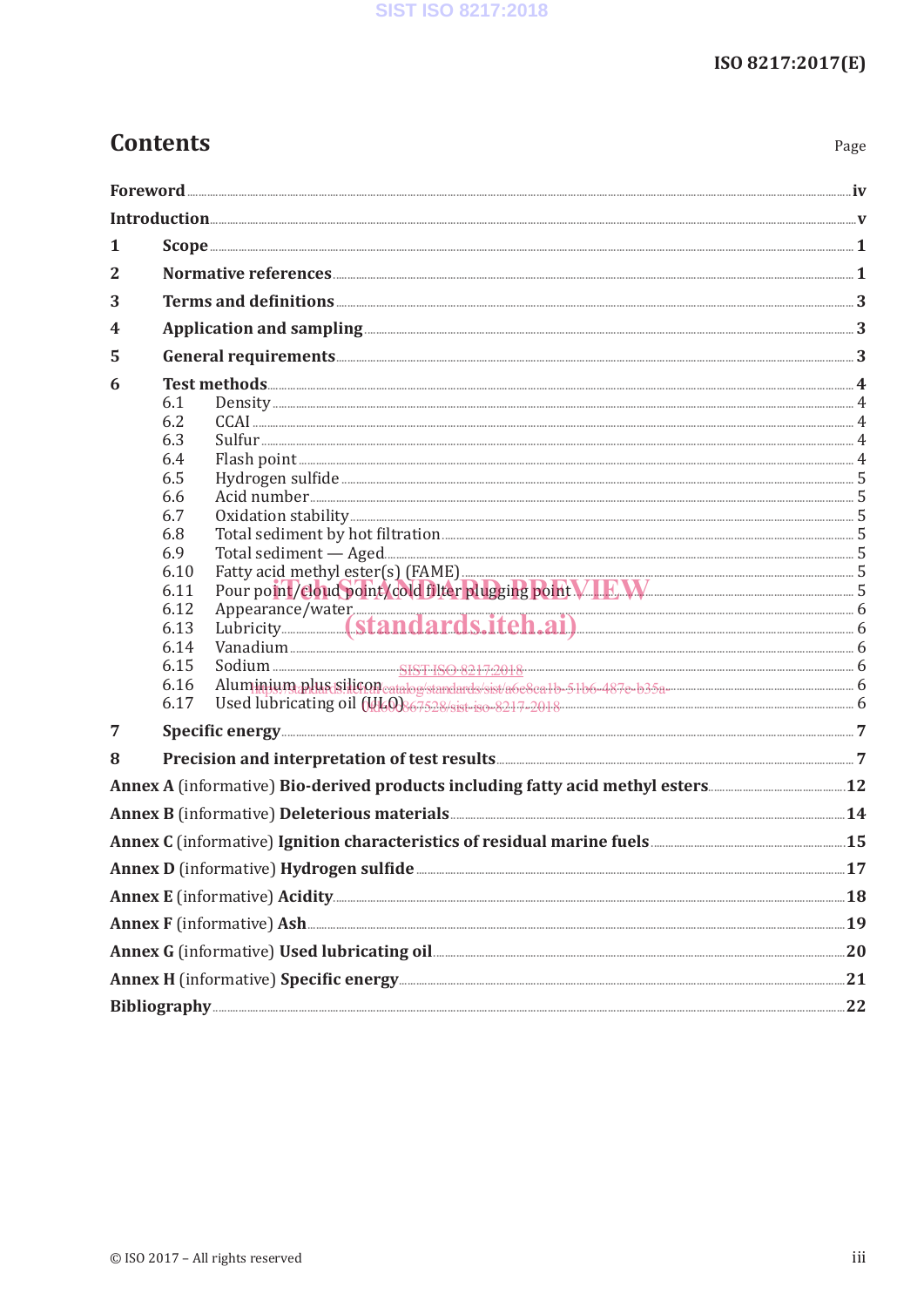### **Foreword**

ISO (the International Organization for Standardization) is a worldwide federation of national standards bodies (ISO member bodies). The work of preparing International Standards is normally carried out through ISO technical committees. Each member body interested in a subject for which a technical committee has been established has the right to be represented on that committee. International organizations, governmental and non-governmental, in liaison with ISO, also take part in the work. ISO collaborates closely with the International Electrotechnical Commission (IEC) on all matters of electrotechnical standardization.

The procedures used to develop this document and those intended for its further maintenance are described in the ISO/IEC Directives, Part 1. In particular the different approval criteria needed for the different types of ISO documents should be noted. This document was drafted in accordance with the editorial rules of the ISO/IEC Directives, Part 2 (see www.iso.org/directives).

Attention is drawn to the possibility that some of the elements of this document may be the subject of patent rights. ISO shall not be held responsible for identifying any or all such patent rights. Details of any patent rights identified during the development of the document will be in the Introduction and/or on the ISO list of patent declarations received (see www.iso.org/patents).

Any trade name used in this document is information given for the convenience of users and does not constitute an endorsement.

For an explanation on the voluntary nature of standards, the meaning of ISO specific terms and expressions related to conformity assessment, as well as information about ISO's adherence to the<br>World Trade Organization (WTO) principles in the Technical Barriers to Trade (TBT) see the following World Trade Organization (WTO) principles in the Technical Barriers to Trade (TBT) see the following URL: <u>www.iso.org/iso/foreword.html</u>. (standards.iteh.ai)

This document was prepared by Technical Committee ISO/TC 28, *Petroleum products and related products of synthetic or biological origin*, Subcommittee SC 4, *Classifications and specifications.* iteh.ai/catalog/standar

This sixth edition cancels and replaces the fifth edition (ISO 821782012), which has been technically revised.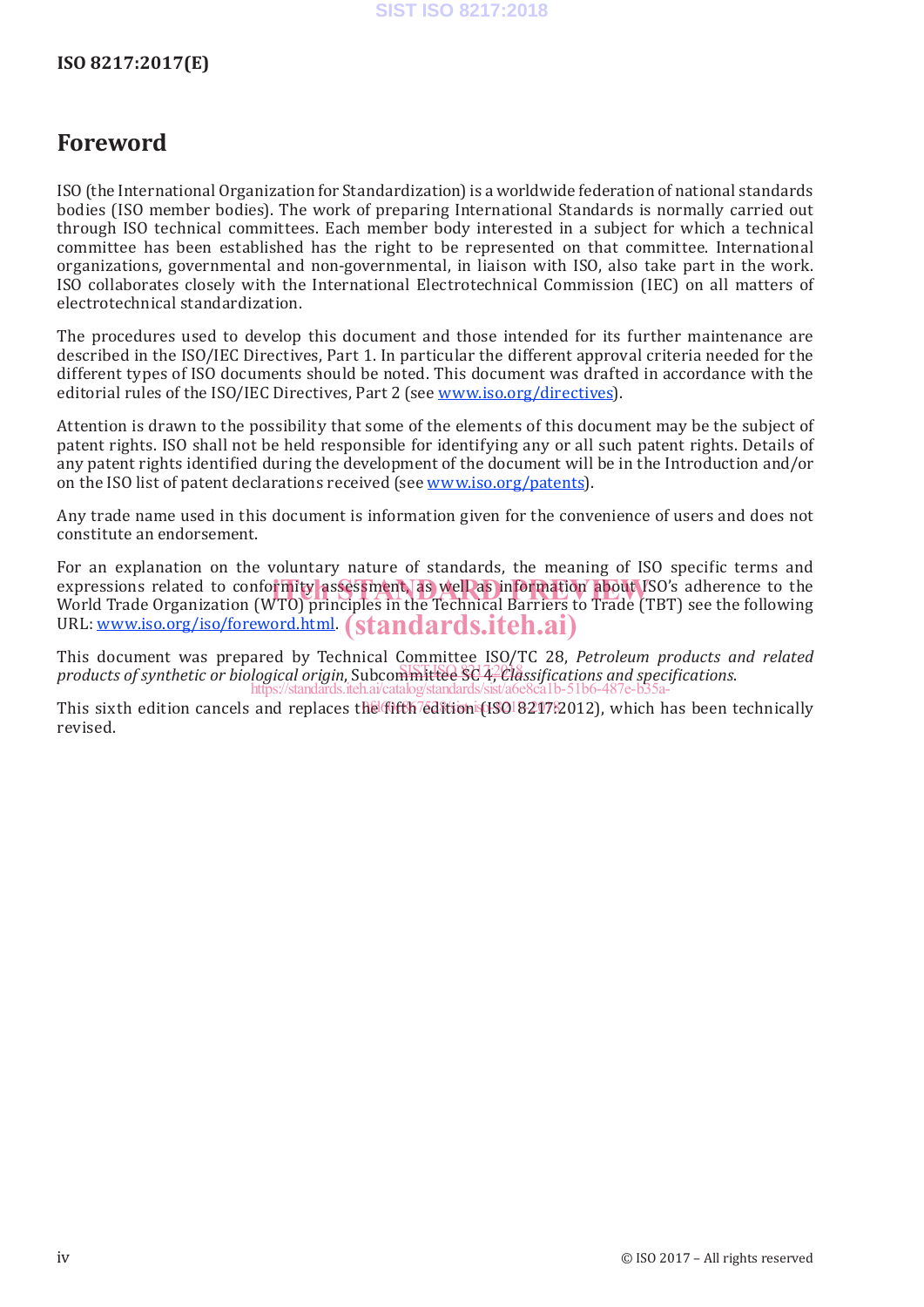### **Introduction**

#### **General**

This document was prepared in cooperation with ship owners, ship operators, shipping associations, national standards bodies, classification societies, fuel testing services, engine designers, marine fuel suppliers, fuel additive suppliers and the petroleum industry to meet the requirements for marine fuels supplied on a world-wide basis for consumption on board ships.

The increasing demands of environmental legislation are leading to a transition in the nature of marine fuels supplied from traditional oil products derived from the processing of petroleum crude to the potential inclusion of oil products derived from renewable and/or alternative sources. This document takes into consideration the diverse nature of these fuels and incorporates a number of categories of distillate or residual fuels, even though not all categories may be available in every supply location.

#### **Classification**

The categories of fuel in this document have been classified in accordance with ISO 8216-1[1].

At the time of preparation of this document, a number of unconventional fuels have been offered to the market which do not conform exactly to this particular distillate/residual categorization. In these instances, it is recommended that the fuel characteristics or limits should be agreed between the purchaser and supplier and defined by both a category of fuel as given by this document together with any different or additional fuel characteristics or limits necessary to adequately define that fuel.

## International statutory requirements DARD PREVIEW

This document specifies allowable animum flash point limits following the provisions given in the SOLAS Convention[2]. MARPOL Annex VI[3], which controls air pollution from ships, includes a requirement that either the fuel shall not exceed a specified maximum sulfur content or an approved equivalent alternative means be used thuring the lifetime of this document, regional and/or national bodies may introduce their own locabemission requirements, which can impact the allowable sulfur content, for example, the EU Sulphur Directive[4]. It is the purchaser's and the user's responsibility to establish which statutory requirements are to be met and specify on that basis the corresponding maximum fuel sulfur content to the supplier.

### **Changes with respect to ISO 8217:2012**

This sixth edition reflects important and significant changes. These include substantial amendments to the scope (Clause 1) and to the general requirements (Clause 5).

Changes to the distillate fuels include the following:

- additional grades, DFA, DFZ and DFB have been added with a maximum fatty acid methyl ester(s) (FAME) content of 7,0 volume %;
- the sulfur content of DMA and DMZ has been reduced to a maximum of 1,00 mass %;
- the sulfur content of DMB has been reduced to a maximum of 1,50 mass  $\%$ :
- requirements for the following characteristics have been added to winter grades of DMA and DMZ: cloud point and cold filter plugging point.

The following annexes, previously included, have been deleted, but the key information is included in the body of this document or is available in referenced industry publications:

- Sulfur content;
- Flash point;
- Catalyst fines;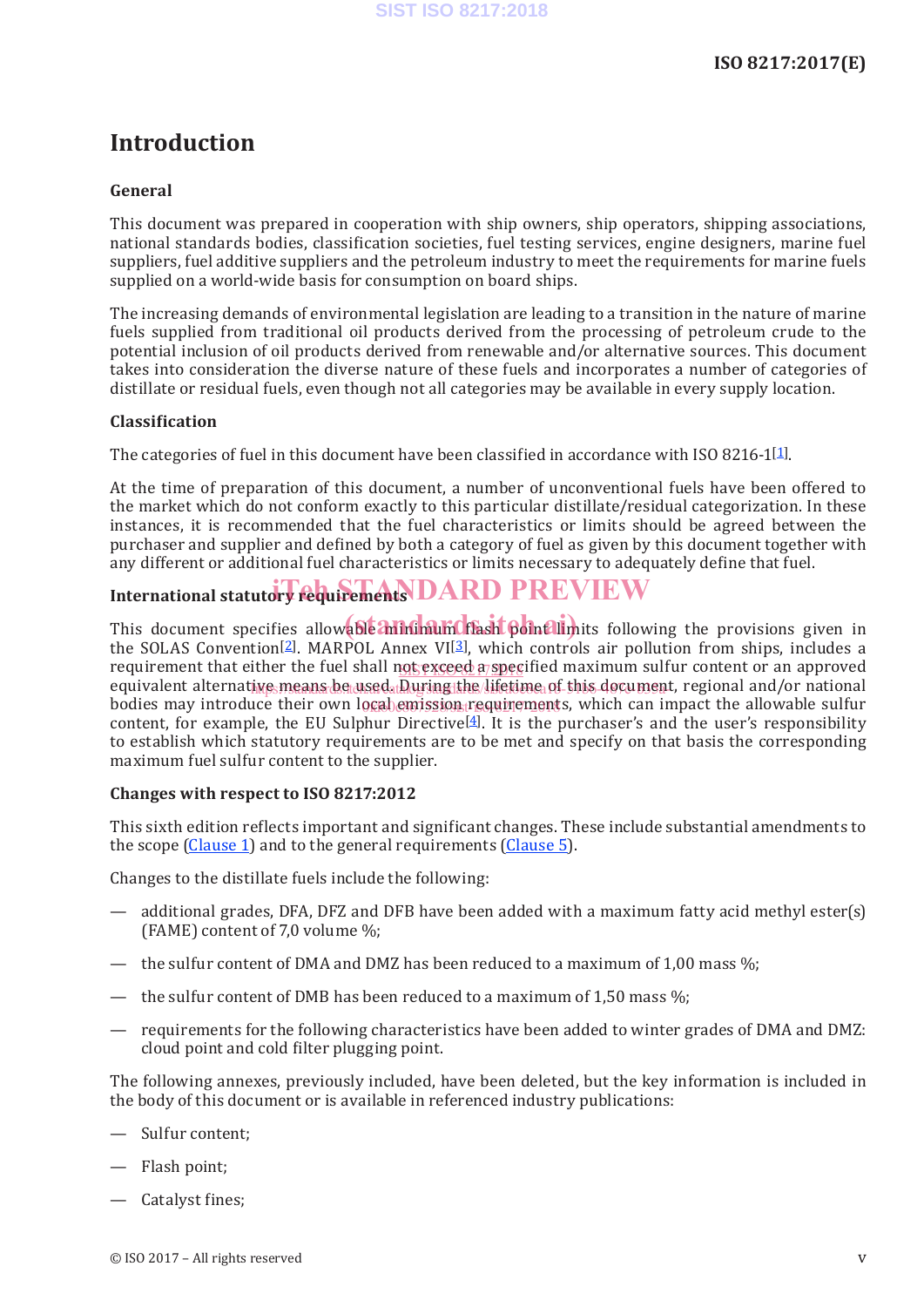— Precision and interpretation of test results.

All other annexes have been reviewed and updated.

# iTeh STANDARD PREVIEW (standards.iteh.ai)

SIST ISO 8217:2018 https://standards.iteh.ai/catalog/standards/sist/a6e8ca1b-51b6-487e-b35a-0fd60c867528/sist-iso-8217-2018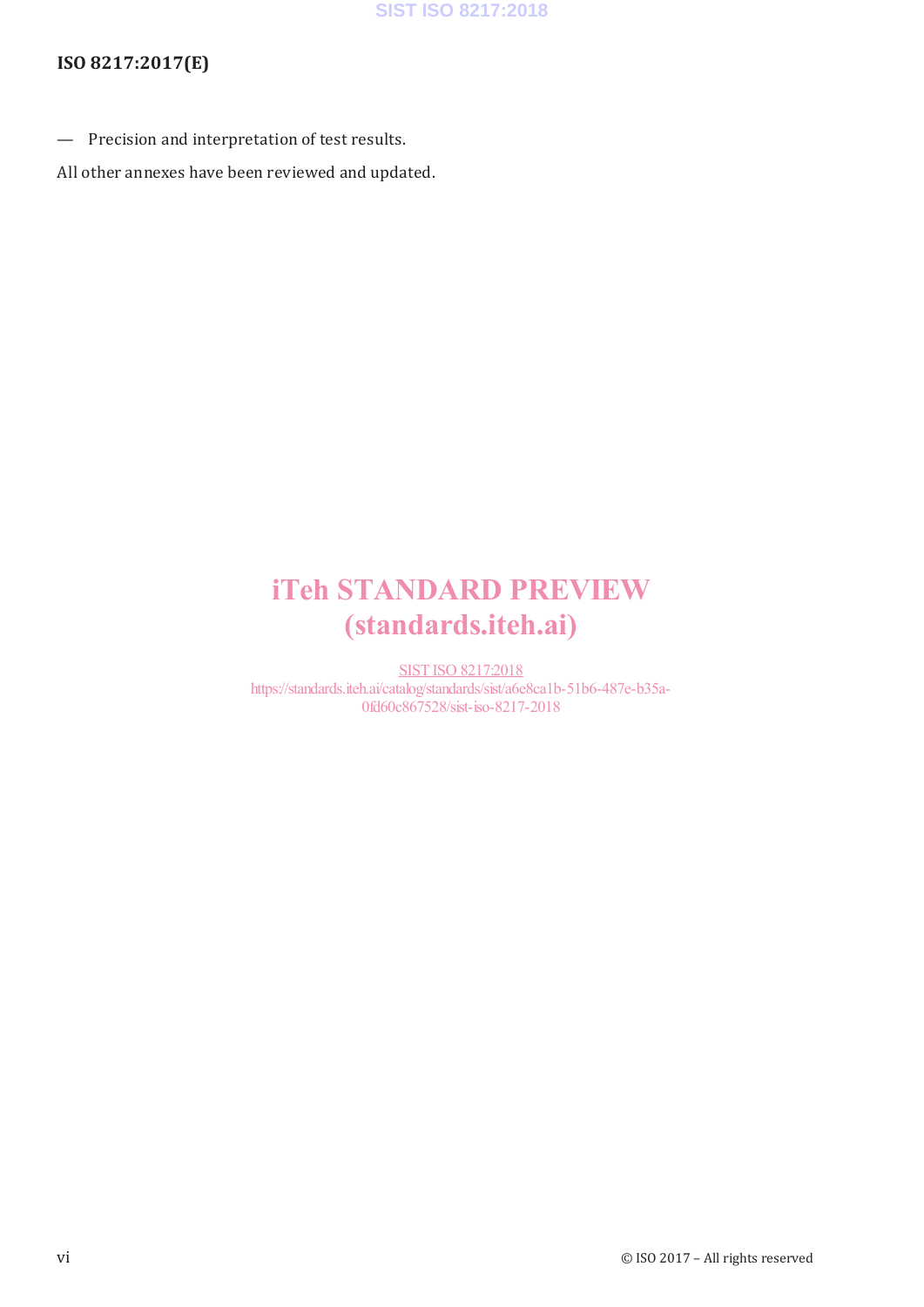### **Petroleum products — Fuels (class F) — Specifications of marine fuels**

**WARNING — The handling and use of products specified in this document can be hazardous if suitable precautions are not observed. This document does not purport to address all of the safety and health considerations that can be associated with its use. It is the responsibility of the users of this document to establish appropriate safety and health practices and to determine the applicability of regulatory limitations prior to use.**

### **1 Scope**

This document specifies the requirements for fuels for use in marine diesel engines and boilers, prior to conventional onboard treatment (settling, centrifuging, filtration) before use. The specifications for fuels in this document can also be applied to fuels used in stationary diesel engines of the same or similar type as those used for marine purposes.

This document specifies seven categories of distillate fuels, one of which is for diesel engines used for emergency purposes. It also specifies six categories of residual fuels.

For the purposes of this document, the term "fuels" is currently used to include the following:

- hydrocarbons from petroleum crude oil, oil sands and shale;
- 
- hydrocarbons from synthetic or renewable sources, similar in composition to petroleum distillate fuels; SIST ISO 8217:2018
- blends of the above/with a fatty acid methyl ester(s) (FAME) component where permitted.

NOTE 1 Appropriate guidance about fuel treatment systems for diesel engines is published by the International Council on Combustion Engines (CIMAC)[5]. 0fd60c867528/sist-iso-8217-2018

NOTE 2 Requirements for gas turbine fuels used in marine applications are specified in ISO 4261[6].

NOTE 3 For the purposes of this document, the terms "mass %" and "volume %" are used to represent the mass and volume fractions respectively.

### **2 Normative references**

The following documents are referred to in the text in such a way that some or all of their content constitutes requirements of this document. For dated references, only the edition cited applies. For undated references, the latest edition of the referenced document (including any amendments) applies.

ISO 2719, *Determination of flash point — Pensky-Martens closed cup method*

ISO 3015, Petroleum products — Determination of cloud point

ISO 3016, *Petroleum products — Determination of pour point*

ISO 3104, *Petroleum products — Transparent and opaque liquids — Determination of kinematic viscosity and calculation of dynamic viscosity*

ISO 3675, *Crude petroleum and liquid petroleum products — Laboratory determination of density — Hydrometer method*

ISO 3733, *Petroleum products and bituminous materials — Determination of water — Distillation method*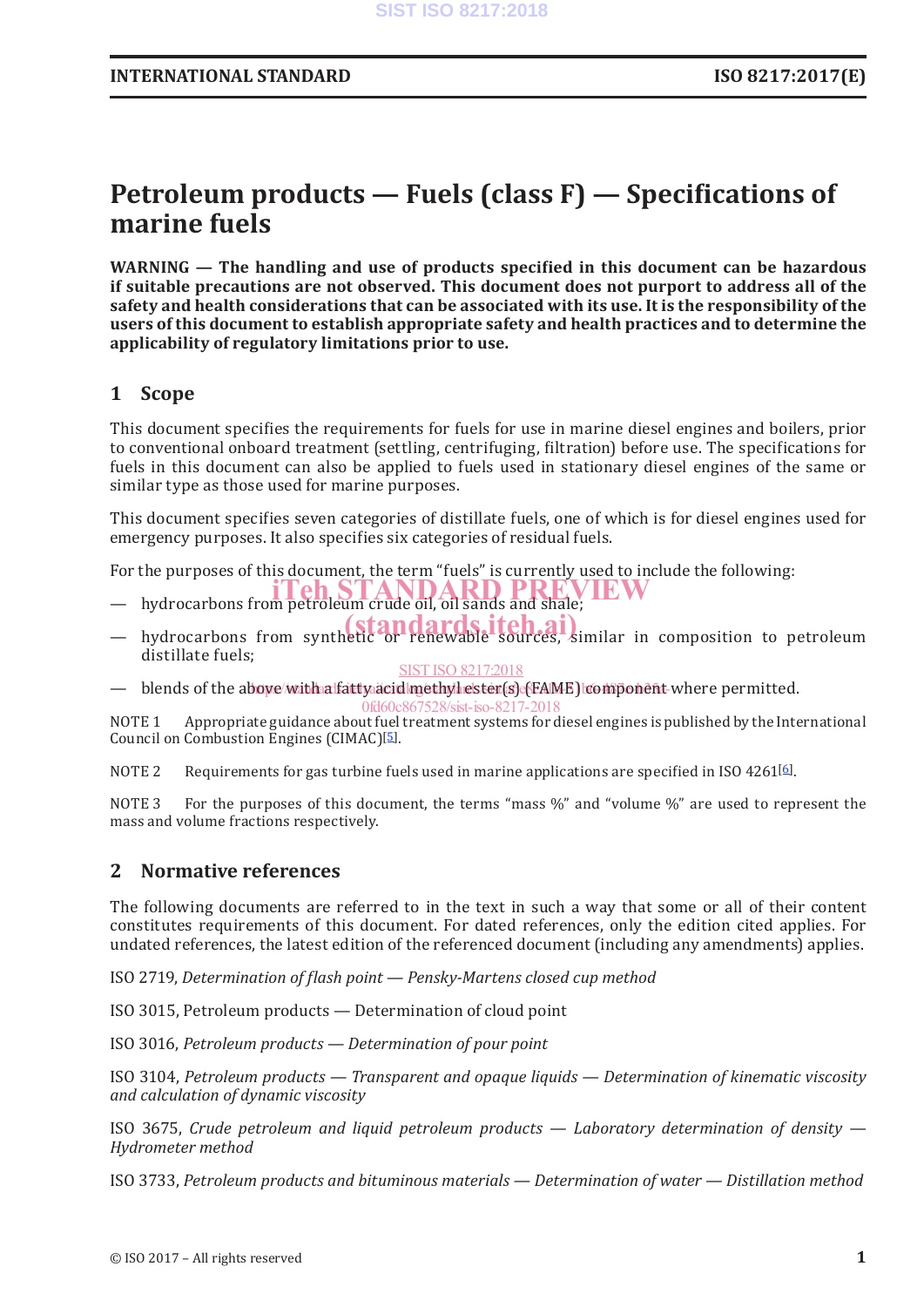#### **SIST ISO 8217:2018**

### **ISO 8217:2017(E)**

ISO 4259, *Petroleum products — Determination and application of precision data in relation to methods of test*

ISO 4264, *Petroleum products — Calculation of cetane index of middle-distillate fuels by the four-variable equation*

ISO 6245, *Petroleum products — Determination of ash*

ISO 8754, *Petroleum products — Determination of sulfur content — Energy-dispersive X-ray fluorescence spectrometry*

ISO 10307-1, *Petroleum products — Total sediment in residual fuel oils — Part 1: Determination by hot filtration*

ISO 10307-2, *Petroleum products — Total sediment in residual fuel oils — Part 2: Determination using standard procedures for ageing*

ISO 10370, *Petroleum products — Determination of carbon residue — Micro method*

ISO 10478, *Petroleum products — Determination of aluminium and silicon in fuel oils — Inductively coupled plasma emission and atomic absorption spectroscopy methods*

ISO 12156-1, *Diesel fuel — Assessment of lubricity using the high-frequency reciprocating rig (HFRR) — Part 1: Test method*

ISO 12185, *Crude petroleum and petroleum products — Determination of density — Oscillating U-tube method* iTeh STANDARD PREVIEW

ISO 12205, Petroleum products — Deter<mark>mination of the oxidation stabili</mark>ty of middle-distillate fuels

ISO 12937, *Petroleum products — Determination of water — Coulometric Karl Fischer titration method* SIST ISO 8217:2018

ISO 13739, *Petroleum products — Procedures for transfer of bunkers to vessels* https://standards.iteh.ai/catalog/standards/sist/a6e8ca1b-51b6-487e-b35a-

ISO 14596, *Petroleum products — Determination of sulfur content — Wavelength-dispersive X-ray fluorescence spectrometry* 0fd60c867528/sist-iso-8217-2018

ISO 14597, *Petroleum products — Determination of vanadium and nickel content — Wavelength-dispersive X-ray fluorescence spectrometry*

ASTM D664, *Standard Test Method for Acid Number of Petroleum Products by Potentiometric Titration*

ASTM D4294, *Standard Test Method for Sulfur in Petroleum and Petroleum Products by Energy Dispersive X-ray Fluorescence Spectrometry*

ASTM D6751, *Standard Specification for Biodiesel Fuel Blend Stock (B100) for Middle Distillate Fuels*

ASTM D7963, *Standard Test Method for determination of the contamination level of Fatty Acid Methyl Esters in middle distillate and residual fuels using flow analysis by Fourier-Transform Infrared spectroscopyrapid screening method*

EN 14214, *Liquid petroleum products — Fatty acid methyl esters (FAME) for use in diesel engines and heating applications — Requirements and test methods*

IP 309, *Diesel and domestic heating fuels — Determination of cold filter plugging point*

IP 470, *Determination of aluminium, silicon, vanadium, nickel, iron, calcium, zinc and sodium in residual fuel oil by ashing, fusion and atomic absorption spectrometry*

IP 500, *Determination of the phosphorus content of residual fuels by ultra-violet spectrometry*

IP 501, *Determination of aluminium, silicon, vanadium, nickel, iron, sodium, calcium, zinc and phosphorus in residual fuel oil by ashing, fusion and inductively coupled plasma emission spectrometry*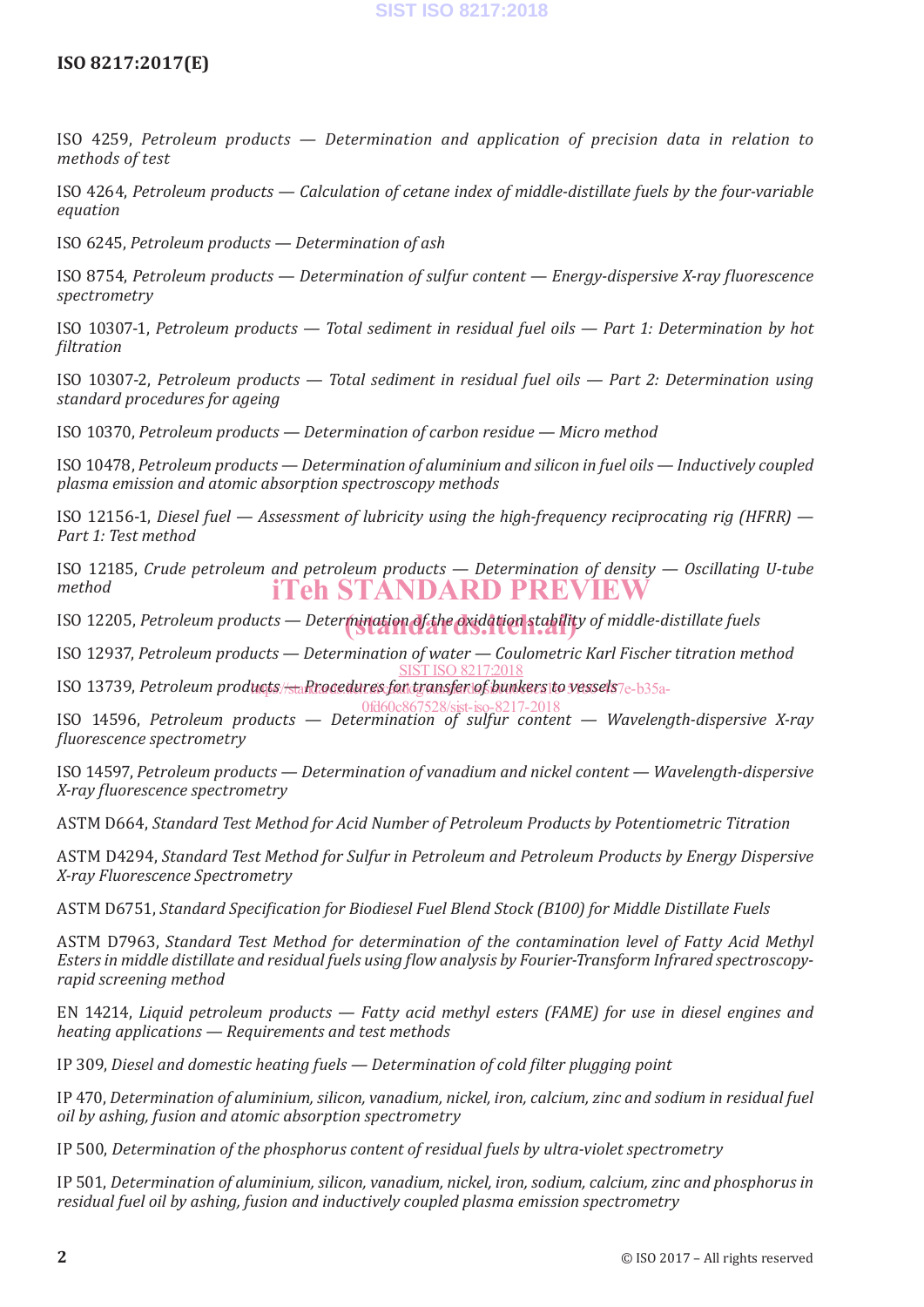IP 570, *Determination of hydrogen sulfide in fuel oils — Rapid liquid phase extraction method*

IP 579, *Liquid petroleum products — Determination of fatty acid methyl ester (FAME) content in middle distillates — Infrared spectrometry method*

IP 612,*Diesel and domestic heating fuels — Determination of cold filter plugging point Linear cooling bath method — Linear cooling bath method*

### **3 Terms and definitions**

No terms and definitions are listed in this document.

ISO and IEC maintain terminological databases for use in standardization at the following addresses:

- IEC Electropedia: available at http://www.electropedia.org/
- ISO Online browsing platform: available at http://www.iso.org/obp/

### **4 Application and sampling**

This document specifies the required properties for fuels at the time and place of custody transfer. Samples for quality verification may be taken in any location agreed between the parties.

The sampling of fuels for analysis shall be carried out in accordance with the procedures given in ISO 13739 or an equivalent pational standard. Where specific sampling requirements are documented<br>in the referenced test methods, these shall be adhered to in the referenced test methods, these shall be adhered to.

### (standards.iteh.ai)

### **5 General requirements**

#### SIST ISO 8217:2018

**5.1** The fuel as supplied shall be have allog/standards/sist/a6e8ca1b-51b6-487e-b35a-<br>**5.1** The fuel as supplied shall be homogeneous and conform to the characteristics and limits given in Table 1 or Table 2, as appropriate, when tested in accordance with the methods specified. 0fd60c867528/sist-iso-8217-2018

The fuel composition shall consist predominantly of hydrocarbons primarily derived from petroleum sources while it may also contain hydrocarbons from the following:

- synthetic or renewable sources such as Hydrotreated Vegetable Oil (HVO), Gas to Liquid (GTL) or Biomass to Liquid (BTL);
- co-processing of renewable feedstock at refineries with petroleum feedstock.

The DF grades, as defined in ISO 8216, include up to 7,0 volume % FAME (see Table 1), where FAME at the time of blending shall be in accordance with the requirements of EN 14214 or ASTM D6751.

#### DMX shall be free of FAME.

The DMA, DMZ, DMB and RM grades shall not include FAME other than a "*de minimis*" level. In the context of this document, "*de minimis*" means an amount that does not render the fuel unacceptable for use in marine applications that are not designed or suited to handling fuels containing FAME.

NOTE See  $\Delta$  for more details on the level and impacts of FAME.

**5.2** The fuel shall be free from any material at a concentration that causes the fuel to be unacceptable for use in accordance with Clause 1 (i.e. material not at a concentration that is harmful to personnel, jeopardizes the safety of the ship, or adversely affects the performance of the machinery).

NOTE See Annex B.

**5.3** Subject to the requirements of  $\overline{5.1}$  and  $\overline{5.2}$ , additives that improve some aspects of the fuel's characteristics or performance are permitted.